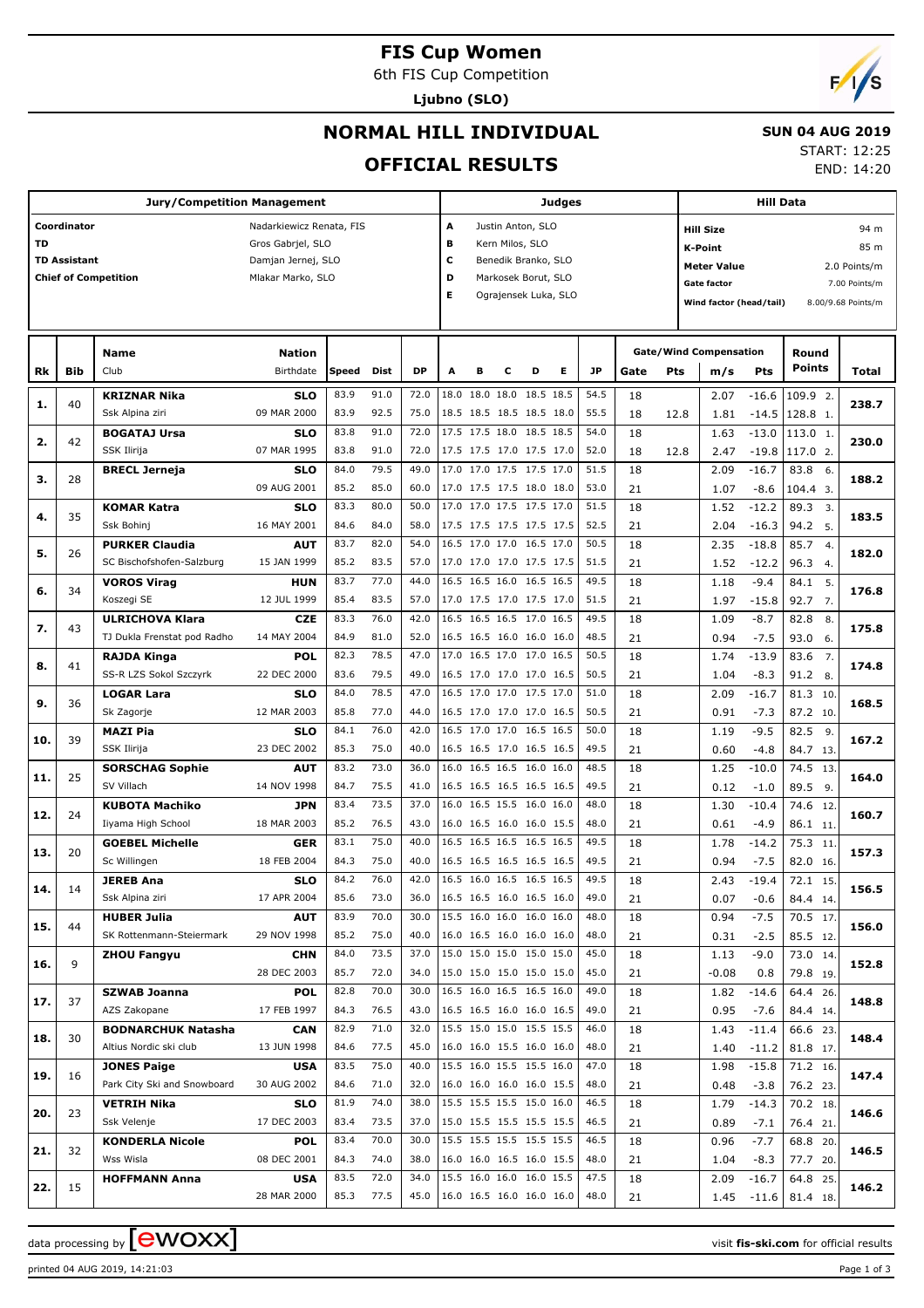# **FIS Cup Women**

6th FIS Cup Competition

**Ljubno (SLO)**



# **NORMAL HILL INDIVIDUAL**

### **SUN 04 AUG 2019** START: 12:25

## **OFFICIAL RESULTS**

| <b>Gate/Wind Compensation</b> | Round |              |
|-------------------------------|-------|--------------|
|                               |       | END: 14:20   |
|                               |       | JIMNI. IZ.ZJ |

Τ

|     |     | <b>Name</b>                    | <b>Nation</b> |        |      |           |      |   |   |                          |   |      | <b>Gate/Wind Compensation</b> |     |      | Round   |               |       |
|-----|-----|--------------------------------|---------------|--------|------|-----------|------|---|---|--------------------------|---|------|-------------------------------|-----|------|---------|---------------|-------|
| Rk  | Bib | Club                           | Birthdate     | lSpeed | Dist | <b>DP</b> | А    | R | с | D                        | Е | JP   | Gate                          | Pts | m/s  | Pts     | <b>Points</b> | Total |
|     | 29  | <b>REPINC ZUPANCIC Jerneja</b> | <b>SLO</b>    | 83.0   | 72.0 | 34.0      | 16.5 |   |   | 16.5 16.5 16.5 16.0      |   | 49.5 | 18                            |     | 1.92 | $-15.4$ | 68.1 21.      | 143.8 |
| 23. |     | Nsk Trzic fma                  | 27 OCT 2002   | 84.5   | 74.0 | 38.0      |      |   |   | 16.5 16.5 17.0 16.5 16.5 |   | 49.5 | 21                            |     | 1.48 | $-11.8$ | 75.7 24.      |       |
| 24. | 21  | <b>BELSHAW Annika</b>          | <b>USA</b>    | 83.5   | 75.0 | 40.0      |      |   |   | 16.5 16.5 16.5 16.0 16.5 |   | 49.5 | 18                            |     | 2.47 | $-19.8$ | 69.7<br>19.   | 142.8 |
|     |     | Steamboat Springs winter sp    | 13 JUN 2002   | 84.2   | 72.5 | 35.0      |      |   |   | 15.5 16.0 16.0 16.0 16.0 |   | 48.0 | 21                            |     | 1.24 | $-9.9$  | 73.1 26.      |       |
| 25. | 31  | <b>TWARDOSZ Anna</b>           | <b>POL</b>    | 83.6   | 70.0 | 30.0      |      |   |   | 16.0 16.0 16.0 16.0 15.5 |   | 48.0 | 18                            |     | 1.47 | $-11.8$ | 66.2<br>24.   | 141.6 |
|     |     | PKS Olimpijczyk Gilowice       | 12 APR 2001   | 85.4   | 74.0 | 38.0      |      |   |   | 16.5 16.0 16.5 16.0 16.0 |   | 48.5 | 21                            |     | 1.39 | $-11.1$ | 75.4 25.      |       |
| 26. | 22  | <b>RAUDASCHL Elisabeth</b>     | <b>AUT</b>    | 83.3   | 74.5 | 39.0      |      |   |   | 16.0 16.0 16.0 16.0 16.0 |   | 48.0 | 18                            |     | 2.46 | $-19.7$ | 67.3<br>22.   | 140.3 |
|     |     | WSV Sparkasse Bad Ischl        | 07 NOV 1997   | 85.1   | 74.5 | 39.0      |      |   |   | 15.5 15.5 15.5 15.0 15.0 |   | 46.0 | 21                            |     | 1.50 | $-12.0$ | 73.0 27.      |       |
| 27. | 27  | <b>WIEGELE Hannah</b>          | <b>AUT</b>    | 83.6   | 74.0 | 38.0      |      |   |   | 15.5 15.5 15.5 15.5 16.0 |   | 46.5 | 18                            |     | 2.70 | $-21.6$ | 62.9<br>29.   | 139.3 |
|     |     | Sv Achomitz-zahomc             | 22 SEP 2001   | 84.9   | 72.5 | 35.0      |      |   |   | 15.5 16.0 16.0 16.0 16.0 |   | 48.0 | 21                            |     | 0.83 | $-6.6$  | 76.4 21.      |       |
| 28. | 18  | <b>SANKEY Logan</b>            | <b>USA</b>    | 83.3   | 69.5 | 29.0      |      |   |   | 15.5 16.0 16.0 15.5 15.5 |   | 47.0 | 18                            |     | 1.48 | $-11.8$ | 64.2<br>27.   | 136.9 |
|     |     | Steamboat Springs Winter St    | 28 MAY 1998   | 84.7   | 71.0 | 32.0      |      |   |   | 15.5 16.0 16.0 16.0 16.0 |   | 48.0 | 21                            |     | 0.91 | $-7.3$  | 72.7<br>28.   |       |
| 29. | 17  | <b>MAURER Nicole</b>           | <b>CAN</b>    | 83.2   | 71.0 | 32.0      |      |   |   | 15.0 15.0 14.5 14.5 14.5 |   | 44.0 | 18                            |     | 1.54 | $-12.3$ | 63.7<br>28.   | 134.6 |
|     |     | Altius Nordic Ski Club         | 28 JAN 2000   | 84.9   | 71.0 | 32.0      |      |   |   | 15.5 15.5 15.5 15.5 15.5 |   | 46.5 | 21                            |     | 0.95 | $-7.6$  | 70.9<br>30.   |       |
| 30. | 38  | <b>PARK Guylim</b>             | <b>KOR</b>    | 81.8   | 69.0 | 28.0      |      |   |   | 15.5 16.0 15.0 16.0 15.5 |   | 47.0 | 18                            |     | 1.92 | $-15.4$ | 59.6 30.      | 131.6 |
|     |     |                                | 27 FEB 1999   | 83.7   | 70.5 | 31.0      |      |   |   | 15.5 15.0 15.5 15.5 15.5 |   | 46.5 | 21                            |     | 0.69 | $-5.5$  | 72.0<br>29.   |       |

|     |                | Not qualified for final round                                |                           |      |      |         |                          |  |      |    |                 |      |
|-----|----------------|--------------------------------------------------------------|---------------------------|------|------|---------|--------------------------|--|------|----|-----------------|------|
| 31. | 10             | <b>HAUSENBERG Triinu</b><br>Andsumae Skiclub                 | <b>EST</b><br>05 OCT 2002 | 83.4 | 67.0 | 24.0    | 14.0 15.0 15.0 15.0 15.0 |  | 45.0 | 18 | 1.70<br>$-13.6$ | 55.4 |
| 32. | 6              | <b>MACUGA Samantha</b><br>Park City Ski and Snowboard        | <b>USA</b><br>17 FEB 2001 | 83.3 | 65.5 | 21.0    | 14.5 15.0 15.5 15.5 15.0 |  | 45.5 | 18 | $-11.3$<br>1.41 | 55.2 |
| 33. | 19             | <b>MARKUTA Katja</b><br>Sk Triglav kranj                     | <b>SLO</b><br>17 JAN 2001 | 83.3 | 65.0 | 20.0    | 15.0 15.0 15.0 15.5 15.5 |  | 45.5 | 18 | 1.33<br>$-10.6$ | 54.9 |
| 34. | 13             | <b>TRAMBITAS Andreea Diana</b><br>Css Brasovia               | <b>ROU</b><br>31 MAY 2000 | 82.1 | 65.0 | 20.0    | 15.0 15.0 15.0 15.5 15.5 |  | 45.5 | 18 | 1.96<br>$-15.7$ | 49.8 |
| 35. | 3              | <b>LARSON Cara</b><br>Norge Ski Club                         | <b>USA</b><br>05 NOV 2000 | 83.3 | 64.0 | 18.0    | 14.5 15.0 14.0 14.5 15.0 |  | 44.0 | 18 | 1.87<br>$-15.0$ | 47.0 |
| 36. | 5              | <b>TERVAHARTIALA Julia</b><br>Lahden Hiihtoseura             | <b>FIN</b><br>07 NOV 2002 | 82.8 | 60.5 | 11.0    | 14.0 14.0 14.0 14.5 14.5 |  | 42.5 | 18 | 1.40<br>$-11.2$ | 42.3 |
| 37. | 33             | <b>PEKHA Dayana</b><br>Almaty Ski club                       | <b>KAZ</b><br>06 APR 2001 | 82.3 | 61.0 | 12.0    | 14.0 13.5 15.0 14.5 14.0 |  | 42.5 | 18 | 1.61<br>$-12.9$ | 41.6 |
| 38. | $\overline{7}$ | <b>PRZYBYLA Wiktoria</b><br><b>SSR LZS Sokol Szczyrk</b>     | <b>POL</b><br>02 OCT 2004 | 82.1 | 59.0 | 8.0     | 13.5 13.5 13.0 14.0 14.0 |  | 41.0 | 18 | 1.05<br>$-8.4$  | 40.6 |
| 39. | 12             | <b>CHINDRIS Maria Daria</b><br>CS Dinamo Bucuresti-Centrul S | <b>ROU</b><br>12 AUG 2003 | 84.0 | 55.5 | 1.0     | 13.5 14.0 14.0 14.0 14.0 |  | 42.0 | 18 | 2.13<br>$-17.0$ | 26.0 |
| 40. | 8              | <b>HIGHFILL Jillian</b><br>Womens Ski jumping usa            | <b>USA</b><br>17 MAY 2004 | 80.7 | 54.5 | $-1.0$  | 13.0 13.5 13.5 13.5 14.0 |  | 40.5 | 18 | $-13.7$<br>1.71 | 25.8 |
| 41. | $\mathbf{1}$   | POLANOWSKA Wiktoria<br>AZS Zakopane                          | <b>POL</b><br>14 SEP 2004 | 82.3 | 55.0 | 0.0     | 13.5 14.0 13.5 13.5 13.5 |  | 40.5 | 18 | 1.94<br>$-15.5$ | 25.0 |
| 42. | $\overline{4}$ | <b>HAERTER Rachael</b><br>Park City ski and snowboard        | <b>USA</b><br>18 NOV 2004 | 83.0 | 48.0 | $-14.0$ | 13.0 13.5 13.0 13.0 13.0 |  | 39.0 | 18 | $-15.0$<br>1.87 | 10.0 |

| Did not start |                     |  |
|---------------|---------------------|--|
| <b>Bib</b>    | <b>Name</b>         |  |
|               | BELTOWSKA Marcelina |  |
| 11            | <b>CHANG Xinyue</b> |  |

data processing by **CWOXX**  $\blacksquare$